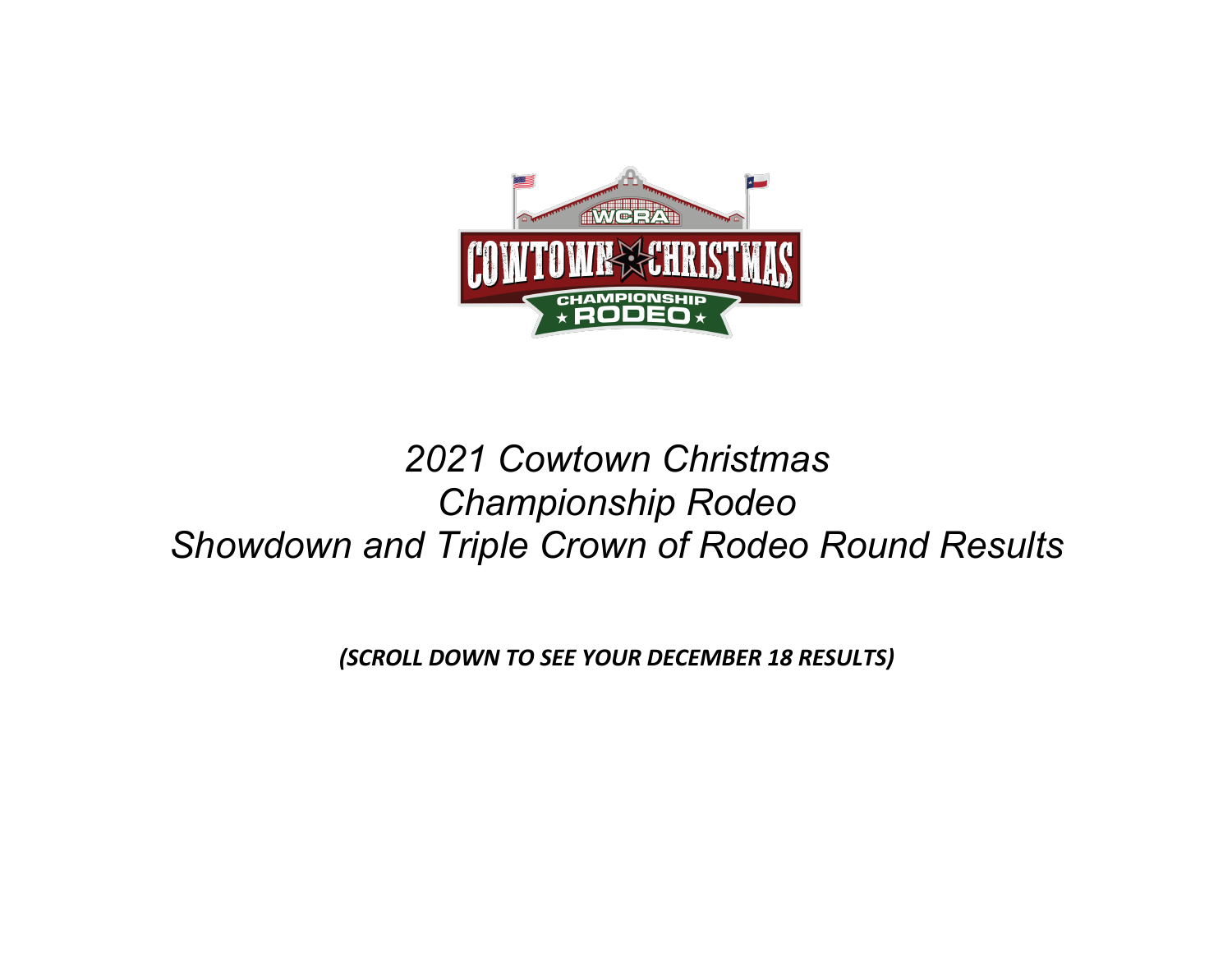## **Cowtown Christmas Championship Rodeo Bareback Riding**



**Fort Worth, TX starting: Dec 15, 2021 ending Dec 18, 2021**

**Perf: 4th Performance Friday Night** 

**Rodeo:**

**Go-Round: SHOWDOWN ROUND** 

| Athlete Name           | Hometown               | Draw            | <b>BOT</b> |      |    |            | Score   Place   Round Money   Advancing to Triple Crown of Rodeo Round |
|------------------------|------------------------|-----------------|------------|------|----|------------|------------------------------------------------------------------------|
| <b>TIM O'CONNELL</b>   | ZWINGLE, IA            | 106- PK         |            | 88.5 |    |            |                                                                        |
| <b>ICLAYTON BIGLOW</b> | <b>CLEMENTS, CA</b>    | 471 PK          |            | 87   |    |            |                                                                        |
| <b>IRC LANDINGHAM</b>  | HAT CREEK, AB          | C08 JJ          |            | 83.5 |    |            |                                                                        |
| <b>TIM MURPHY</b>      | <b>CLEVELAND, TX</b>   | 447 PK          |            | 83.5 |    | \$1,500.00 |                                                                        |
| <b>BRADLEE MILLER</b>  | HUNTSVILLE, TX         | $734 + JJ$      |            | 80   |    | \$1,500.00 |                                                                        |
| <b>LEIGHTON BERRY</b>  | <b>WEATHERFORD, TX</b> | 953 PK/N45JJ    |            | 76.5 | 6. | \$1,500.00 |                                                                        |
| <b>KENNY HAWORTH</b>   | OROFINO, ID            | <b>725 HTNT</b> | 5.91       | 0    |    | \$1,500.00 |                                                                        |

**Perf: 4th Performance Friday Night**

| Athlete Name           | l Hometown           | Draw        | <b>BOT</b> |    | Score   Place   Round Money | <b>TOTAL EVENT MONEY WON EACH</b> |
|------------------------|----------------------|-------------|------------|----|-----------------------------|-----------------------------------|
| <b>ITIM O'CONNELL</b>  | <b>ZWINGLE, IA</b>   | 118 M       |            | 88 | \$12,500.00                 | \$12,500.00                       |
| <b>RC LANDINGHAM</b>   | <b>HAT CREEK, AB</b> | $304 - PK$  |            | 85 | \$6,750.00                  | \$8,150.00                        |
| <b>ICLAYTON BIGLOW</b> | <b>ICLEMENTS, CA</b> | E43.<br>ັບປ |            |    | \$2,750.00                  | \$3.950.00                        |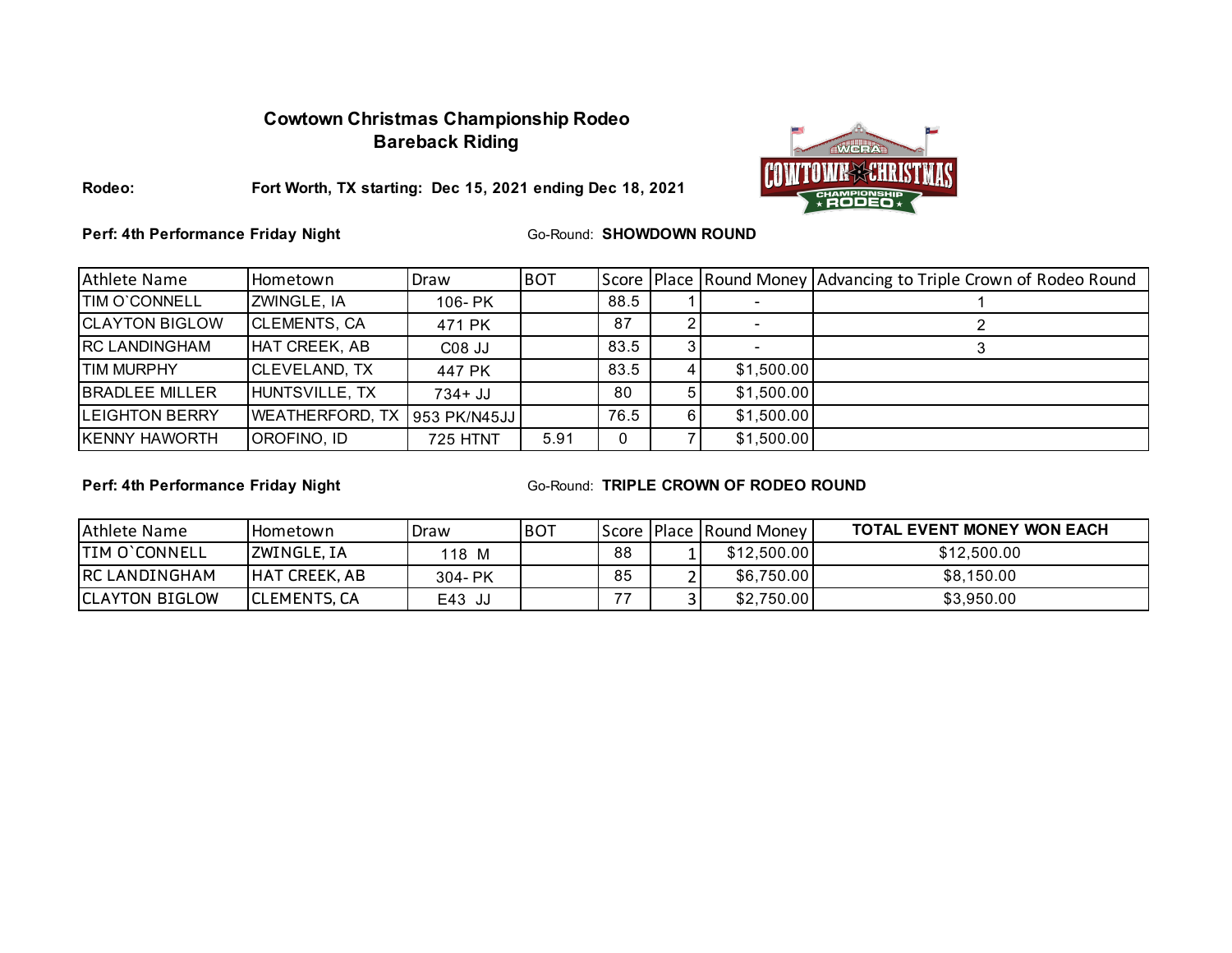### **Cowtown Christmas Championship Rodeo Saddle Bronc Riding**



#### **Rodeo: Fort Worth, TX starting: Dec 15, 2021 ending Dec 18, 2021**

**Perf: 4th Performance Friday Night**

Go-Round: **SHOWDOWN ROUND**

| Athlete Name                 | Hometown            | Draw           | <b>BOT</b> |      |            | Score   Place   Round Money   Advancing to Triple Crown of Rodeo Round |
|------------------------------|---------------------|----------------|------------|------|------------|------------------------------------------------------------------------|
| <b>ROSS GRIFFIN</b>          | <b>TULAROSA, NM</b> | L74 JJ         |            | 86.5 |            |                                                                        |
| <b>ICOLE ELSHERE</b>         | FAITH, SD           | N458 JJ        |            | 85.5 |            |                                                                        |
| BRANDON LANSFORD COTULLA, TX |                     | $C43$ JJ       |            | 82   |            |                                                                        |
| <b>WYATT CASPER</b>          | PAMPA, TX           | 3253 PK/1708PK |            | 81.5 | \$1.500.00 |                                                                        |
| <b>JACOBS CRAWLEY</b>        | <b>BOERNE, YX</b>   | 745 PK         |            | 81   | \$1.500.00 |                                                                        |
| <b>CASH WILSON</b>           | WALL, SD            | 971 PK         |            | 79   | \$1,500.00 |                                                                        |
| <b>SAMUEL MARTIN</b>         | GOODWELL, OK        | $C71$ JJ       | 3.7        | 0    | \$1.500.00 |                                                                        |

**Perf: 4th Performance Friday Night**

|                                       |                      |         |             |    |                                     |              | <b>TOTAL EVENT</b> |
|---------------------------------------|----------------------|---------|-------------|----|-------------------------------------|--------------|--------------------|
| Athlete Name                          | <b>Hometown</b>      | Draw    | <b>IBOT</b> |    | <b>IScore IPlace IRound Money I</b> | Ground Money | I MONEY WON EACH   |
| <b>ICOLE ELSHERE</b>                  | <b>IFAITH. SD</b>    | 170 JJ  |             | 88 | \$12,500.00                         | \$4,000.00   | \$17,700.00        |
| <b>IBRANDON LANSFORD ICOTULLA. TX</b> |                      | 1824 PK |             |    | \$2,750.00                          |              | \$4,350.00         |
| <b>IROSS GRIFFIN</b>                  | <b>ITULAROSA, NM</b> | 242 M   |             |    | \$2,750.00                          |              | \$3,950.00         |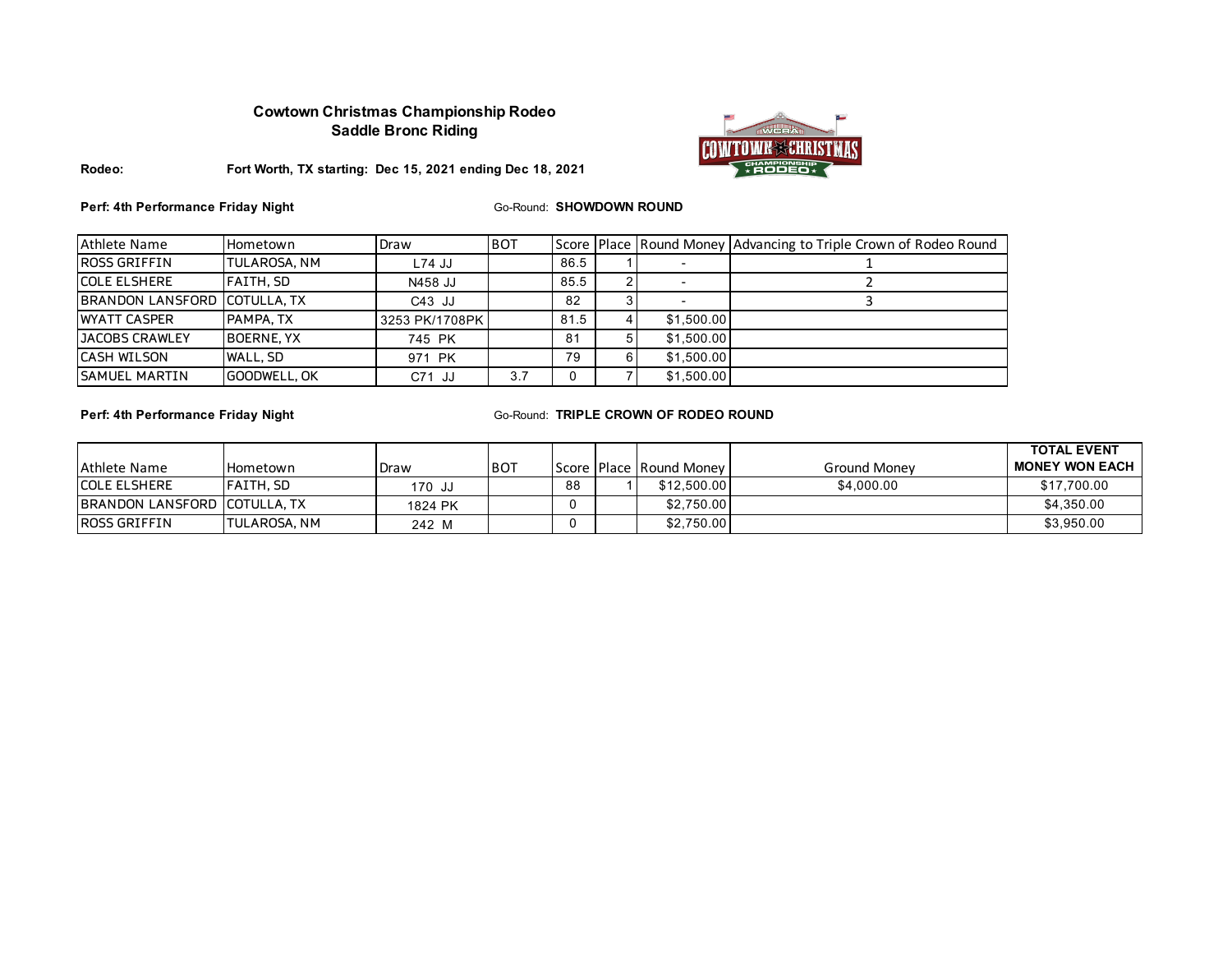### **Cowtown Christmas Championship Rodeo Steer Wrestling**



**Fort Worth, TX starting: Dec 15, 2021 ending Dec 18, 2021**



**Perf: 4th Performance Friday Night**

Go-Round: **SHOWDOWN ROUND**

| <b>Athlete Name</b>     | Hometown              | Draw | Time |   |            | Place Round Money Advancing to Triple Crown of Rodeo Round |
|-------------------------|-----------------------|------|------|---|------------|------------------------------------------------------------|
| <b>CASH ROBB</b>        | ALTONAH, UT           | 57   | 4.12 |   |            |                                                            |
| <b>STERLING WALTON</b>  | <b>HOUSTON, TX</b>    | 120  | 4.83 |   |            |                                                            |
| JOE WILSON              | MARTIN, SD            | 23   | 4.9  |   |            |                                                            |
| <b>AUGUSTUS FRANZEN</b> | <b>KEARNEY, NE</b>    | 35   | 5.54 | 4 | \$1.500.00 |                                                            |
| <b>RILEY DUVALL</b>     | CHECOTAH, OK          | 66   | 6.08 |   | \$1.500.00 |                                                            |
| JUSTIN SHAFFER          | <b>HALLSVILLE, TX</b> | 713  | 8.46 | 6 | \$1.500.00 |                                                            |
| DALTON BURGENER         | DOUGLAS, WY           | 49   | 9.08 |   | \$1,500.00 |                                                            |

**Perf: 4th Performance Friday Night**

| Athlete Name            | l Hometown         | Draw | Time |             | <b>IPlace IRound Money IGround Money</b> | TOTAL EVENT MONEY WON EACH |
|-------------------------|--------------------|------|------|-------------|------------------------------------------|----------------------------|
| <b>ICASH ROBB</b>       | ALTONAH, UT        | 57   | 4.98 | \$12,500.00 | \$4.000.00                               | \$17.700.00                |
| <b>JOE WILSON</b>       | MARTIN, SD         | --   | 100  | \$2,750.00  |                                          | \$2.750.00                 |
| <b>ISTERLING WALTON</b> | <b>HOUSTON, TX</b> | 120  | 100  | \$2,750.00  |                                          | \$3,950.00                 |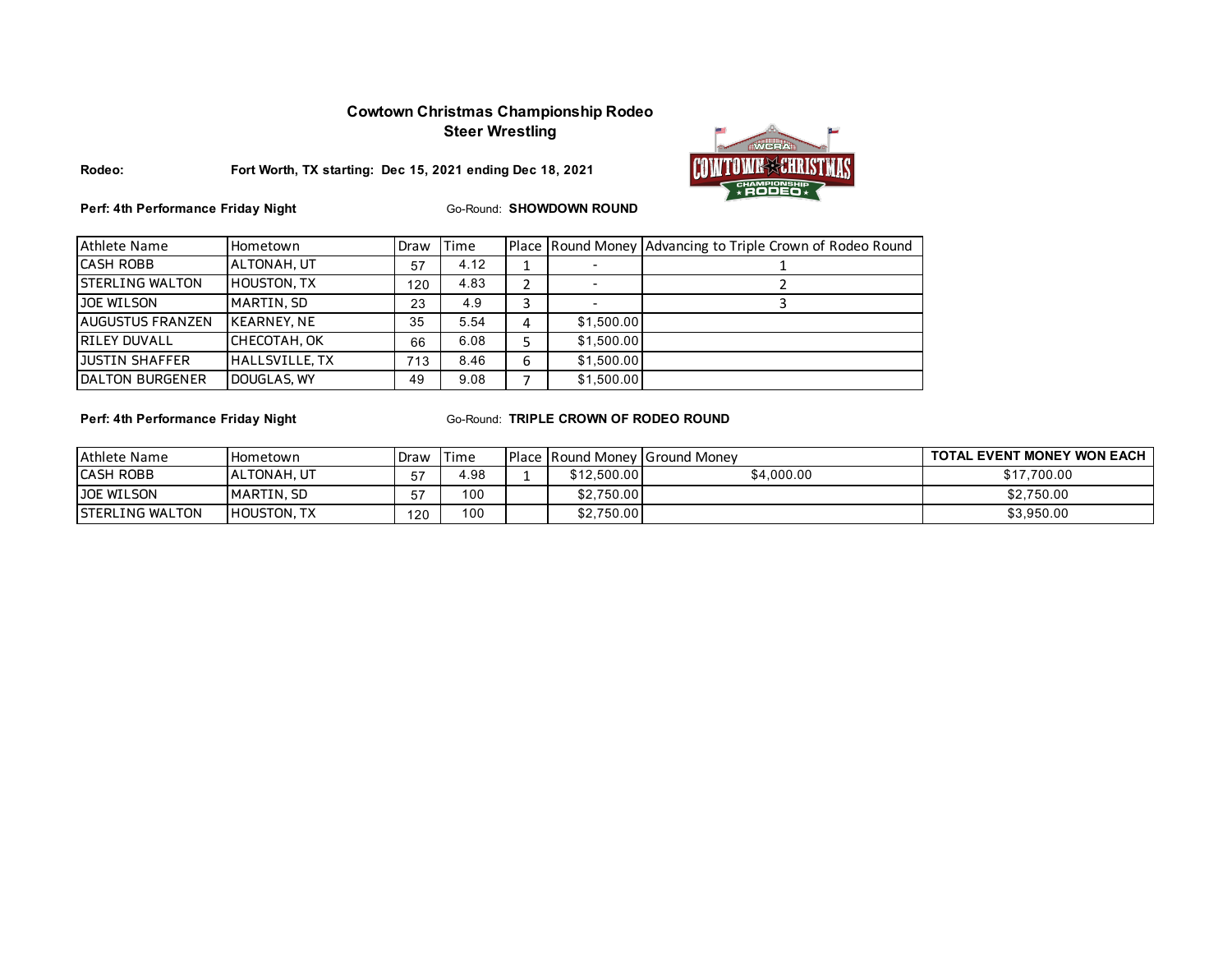## **Cowtown Christmas Championship Rodeo Team Roping**

#### **Rodeo:**

**Fort Worth, TX starting: Dec 15, 2021 ending Dec 18, 2021**



**Perf: 4th Performance Friday Night**

Go-Round: **SHOWDOWN ROUND**

| Athlete Name            | Hometown                | Draw | Time  |                |                          | Place Round Money Advancing to Triple Crown of Rodeo Round |
|-------------------------|-------------------------|------|-------|----------------|--------------------------|------------------------------------------------------------|
| <b>JASON BURSON/</b>    | <b>SEALY TX/</b>        |      |       |                |                          |                                                            |
| <b>COREY HENDRICK</b>   | <b>BEDIAS, TX</b>       | 780  | 7.47  | 1              |                          | 1                                                          |
| <b>JOE MATTERN/</b>     | PLANTERSVILLE, TX/      |      |       |                |                          |                                                            |
| <b>COY BRITTAIN</b>     | ROCKWALL, TX            | 798  | 8.93  | $\overline{2}$ | ٠                        | $\mathbf{2}^{\prime}$                                      |
| <b>COLBY LOVELL/</b>    | MADISONVILLE.TX/        |      |       |                |                          |                                                            |
| <b>TREY JOHNSON</b>     | <b>WEATHERFORD, TX</b>  | 774  | 11.90 | 3              | $\overline{\phantom{a}}$ | 3                                                          |
| <b>TANNER GREEN/</b>    | COTULLA, TX/            |      |       |                |                          |                                                            |
| <b>WHIT KITCHENS</b>    | MULLIN, TX              | 772  | 100   | 4              | \$1,500                  |                                                            |
| MILES BAKER/            | MOUNTAIN PARM, OK/      |      |       |                |                          |                                                            |
| <b>ZACK WOODS</b>       | <b>WALTERS, OK</b>      | 775  | 100   | 5              | \$1,500                  |                                                            |
| <b>CODY SNOW</b>        | STEPHENVILLE, TX/       |      |       |                |                          |                                                            |
| <b>WESLEY THORP</b>     | <b>STEPHENVILLE, TX</b> | 791  | 100   | 6              | \$1,500                  |                                                            |
| <b>KALEB DRIGGERS /</b> | STEPHENVILLE, TX/       |      |       |                |                          |                                                            |
| <b>JUNIOR NOGUEIRA</b>  | LIPAN TX                | 776  | 100   | 7              | \$1,500                  |                                                            |

**Perf: 4th Performance Friday Night**

| Athlete Name          | Hometown               | Draw | Time  |   | Place Round Money | <b>TOTAL EVENT MONEY WON EACH</b> |
|-----------------------|------------------------|------|-------|---|-------------------|-----------------------------------|
| JASON BURSON/         | <b>SEALY TX/</b>       |      |       |   |                   |                                   |
| <b>COREY HENDRICK</b> | <b>BEDIAS, TX</b>      | 780  | 5.65  |   | \$12,500.00       | \$13,300.00                       |
| COLBY LOVELL/         | MADISONVILLE,TX/       |      |       |   |                   |                                   |
| <b>TREY JOHNSON</b>   | <b>WEATHERFORD, TX</b> | 798  | 6.22  | 2 | \$6,750.00        | \$8,350.00                        |
| JOE MATTERN/          | PLANTERSVILLE, TX/     |      |       |   |                   |                                   |
| <b>COY BRITTAIN</b>   | <b>ROCKWALL, TX</b>    | 774  | 12.74 | 3 | \$2.750.00        | \$4,350.00                        |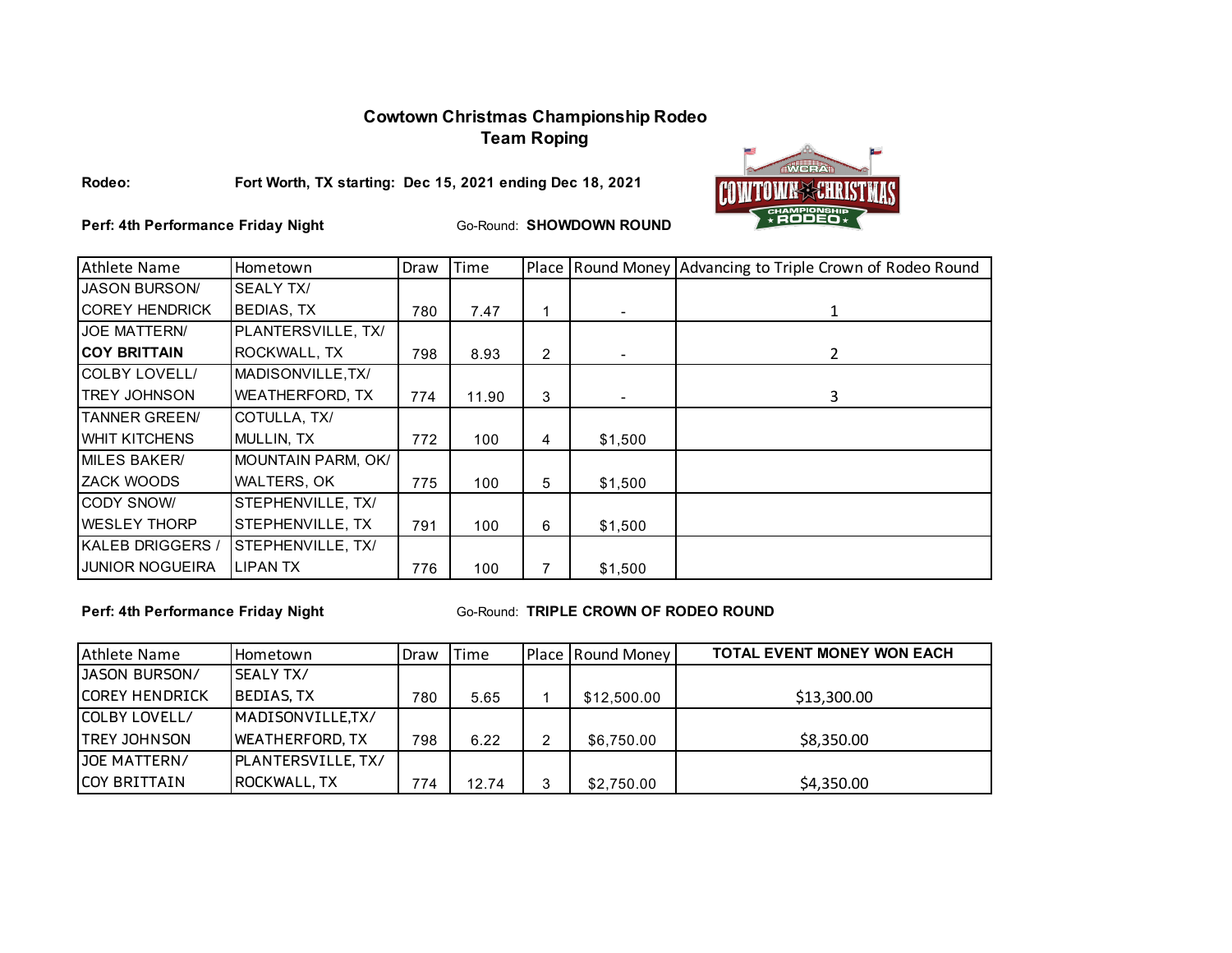## **Cowtown Christmas Championship Rodeo**

**Tie-Down Roping**



**Rodeo:**

**Fort Worth, TX starting: Dec 15, 2021 ending Dec 18, 2021**

**Perf: 4th Performance Friday Night**

Go-Round: **SHOWDOWN ROUND**

| Athlete Name           | Hometown            | Draw Time |       |            | Place Round Money Advancing to Triple Crown of Rodeo Round |
|------------------------|---------------------|-----------|-------|------------|------------------------------------------------------------|
| <b>RILEY WEBB</b>      | DENTON, TX          | 69        | 7.58  |            |                                                            |
| <b>PECOS TATUM</b>     | LA PLATA, NM        | 72        | 8.87  |            |                                                            |
| <b>RILEY WAKEFIELD</b> | O'NEILL, NE         | 58        | 9.38  |            |                                                            |
| <b>SHAD MAYFIELD</b>   | <b>CLOVIS, NM</b>   | 42        | 10.02 | \$1,500.00 |                                                            |
| <b>JAXON CLEGG</b>     | <b>COWETTA, OK</b>  | 18        | 10.88 | \$1,500.00 |                                                            |
| <b>CY EAMES</b>        | GOODING, ID         | 59        | 12.2  | \$1,500.00 |                                                            |
| <b>CHANCE THIESSEN</b> | <b>ELK CITY, OK</b> | 63        | 100   | \$1,500.00 |                                                            |

**Perf: 4th Performance Friday Night**

| Athlete Name      | <b>I</b> Hometown       | Draw | <b>Time</b> | <b>Place Round Money</b> | <b>TOTAL EVENT MONEY WON EACH</b> |
|-------------------|-------------------------|------|-------------|--------------------------|-----------------------------------|
| <b>RILEY WEBB</b> | <b>IDENTON, TX</b>      | 69   | 7.05        | \$12,500,00              | \$13,700.00                       |
| IPECOS TATUM      | ILA PLATA. NM           | 70   | 7.39        | \$6,750.00               | \$7.950.00                        |
| IRILEY WAKEFIELD  | <b>IO'NEILL</b><br>. NE | 58   | 12.76       | \$2,750.00               | \$3,950.00                        |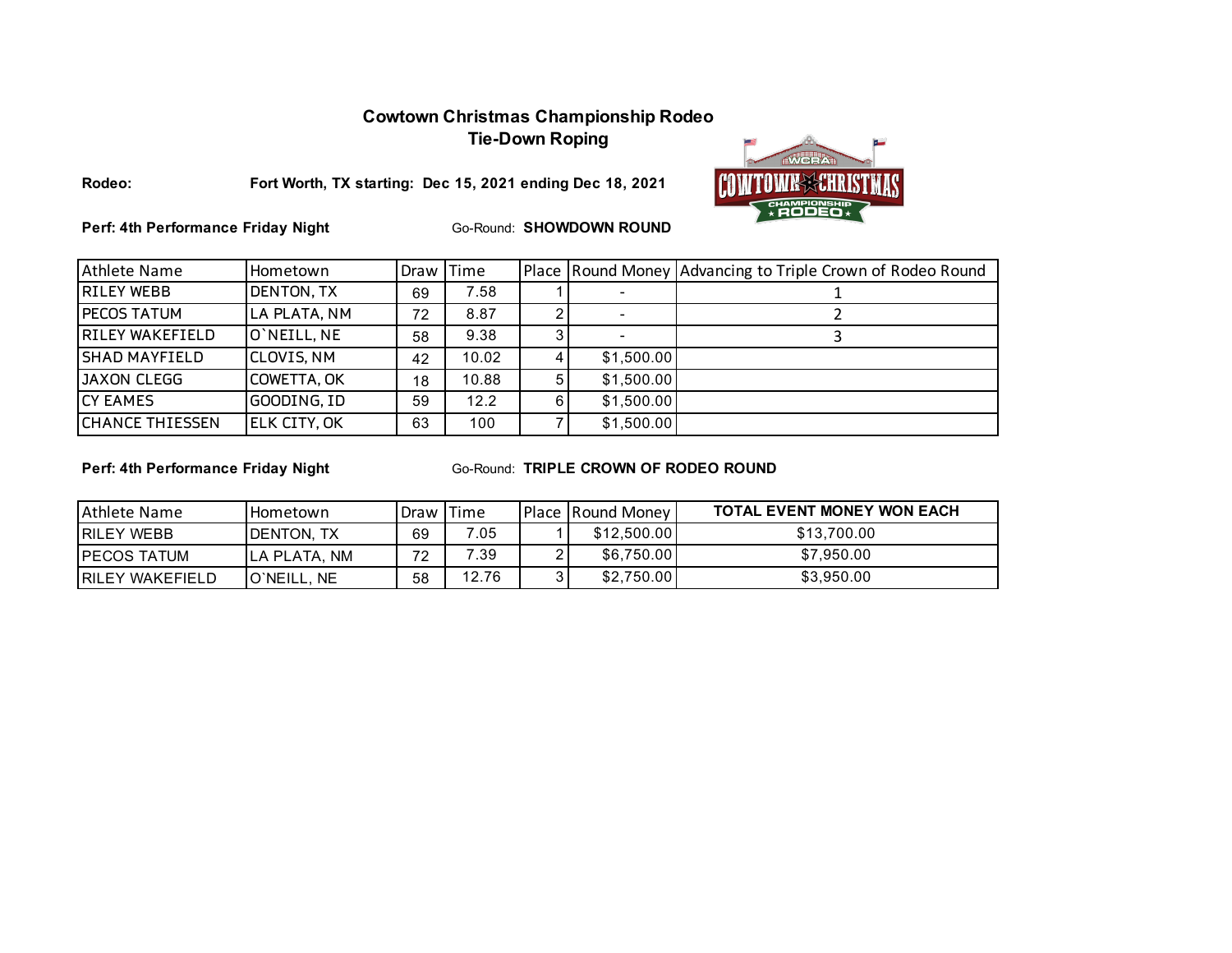## **Cowtown Christmas Championship Rodeo Breakaway Roping**



**Rodeo:**

**Fort Worth, TX starting: Dec 15, 2021 ending Dec 18, 2021**

**Perf: 4th Performance Friday Night**

Go-Round: **SHOWDOWN ROUND**

| Athlete Name            | Hometown         | Draw Time |      |    |            | Place Round Money Advancing to Triple Crown of Rodeo Round |
|-------------------------|------------------|-----------|------|----|------------|------------------------------------------------------------|
| <b>HOPE THOMPSON</b>    | ABILENE, TX      | 148       | 2.38 |    |            |                                                            |
| <b>TACY KAY WEBB</b>    | MADISONVILLE, TX | 143       | 2.81 |    |            |                                                            |
| <b>BRITTA STRAIN</b>    | DAVIE, FL        | 67        | 2.92 |    |            |                                                            |
| LARI DEE GUY            | ABILENE, TX      | 92        | 3.9  |    | \$1,500.00 |                                                            |
| <b>IDANIELLE LOWMAN</b> | GILBERT, AZ      | 88        | 8.06 |    | \$1,500.00 |                                                            |
| <b>MADISON OUTHIER</b>  | UTOPIA, TX       | 99        | 100  | 6. | \$1,500.00 |                                                            |
| <b>JOSIE CONNER</b>     | IOWA, LA         | 126       | 100  |    | \$1,500.00 |                                                            |

**Perf: 4th Performance Friday Night**

| Athlete Name          | I Hometown               | <b>IDraw</b> Time |      | <b>Place Round Money</b> | <b>TOTAL EVENT MONEY WON EACH</b> |
|-----------------------|--------------------------|-------------------|------|--------------------------|-----------------------------------|
| <b>TACY KAY WEBB</b>  | <b>IMADISONVILLE, TX</b> | 43                | 2.49 | \$12,500.00              | \$14,100.00                       |
| <b>IBRITTA STRAIN</b> | <b>IDAVIE, FL</b>        | 67                | 2.56 | \$6,750.00               | \$7,950.00                        |
| <b>IHOPE THOMPSON</b> | <b>JABILENE, TX</b>      | 148               | 3.12 | \$2,750.00               | \$4,350.00                        |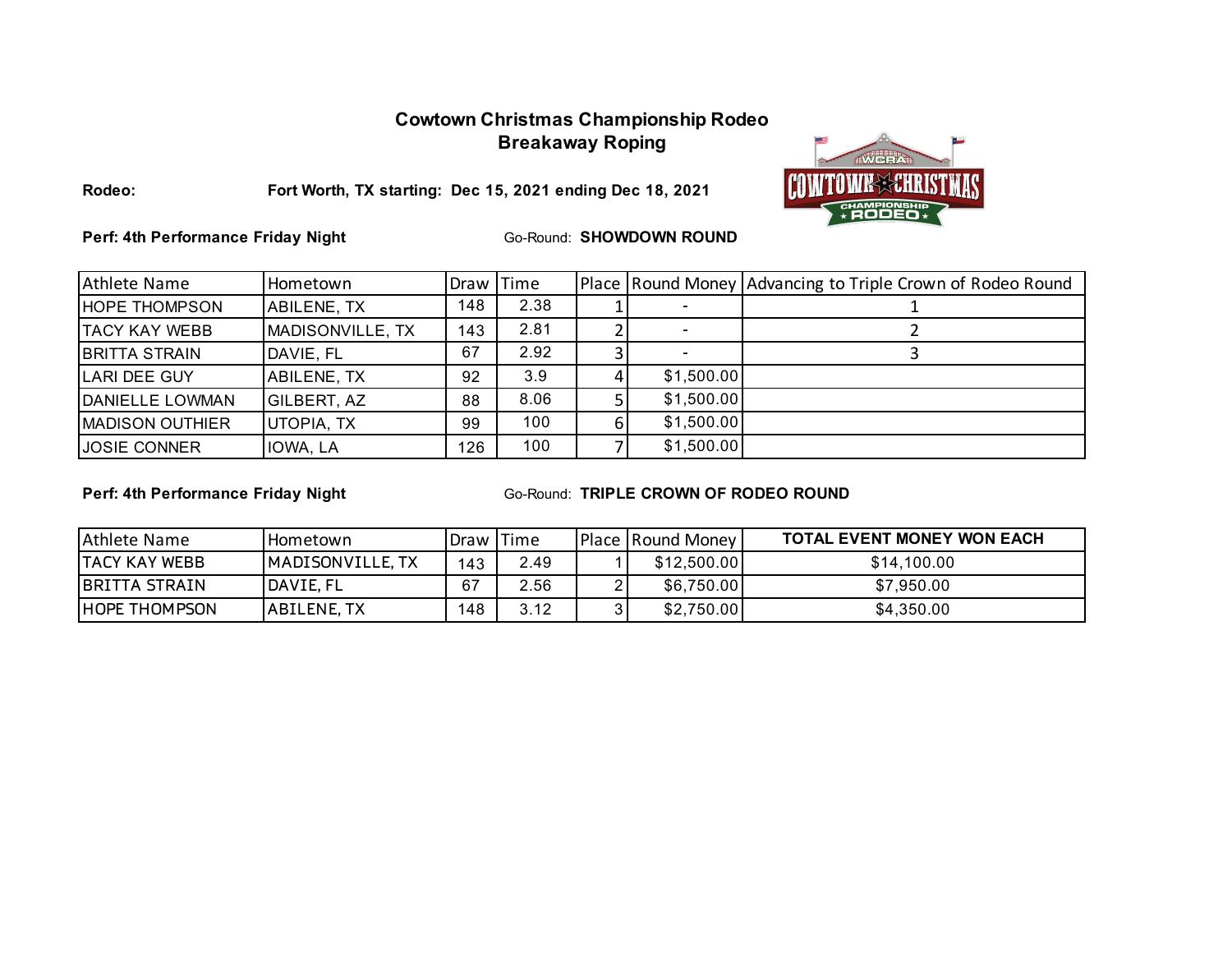#### **Cowtown Christmas Championship Rodeo Barrel Racing**



**Rodeo:**

**Fort Worth, TX starting: Dec 15, 2021 ending Dec 18, 2021**

**Perf: 4th Performance Friday Night**

Go-Round: **SHOWDOWN ROUND**

| Athlete Name           | Hometown                 | Time  | Place |            | Round Money Advancing to Triple Crown of Rodeo Round |
|------------------------|--------------------------|-------|-------|------------|------------------------------------------------------|
| <b>LONDON GORHAM</b>   | COTULLA, TX              | 13.7  |       |            |                                                      |
| <b>BRITTA STRAIN</b>   | DAVIE, FL                | 13.84 |       |            |                                                      |
| <b>ISHERRI BARNES</b>  | <b>PILOT POINT. TX</b>   | 14.04 |       |            |                                                      |
| <b>SHARIN HALL</b>     | <b>PILOT POINT. TX</b>   | 18.65 |       | \$1.500.00 |                                                      |
| <b>ARI-ANNA FLYNN</b>  | <b>CHARLESTON, AR</b>    | 18.77 |       | \$1.500.00 |                                                      |
| <b>ITAYLOR JOHNSON</b> | <b>WICHITA FALLS, TX</b> | 19.04 |       | \$1.500.00 |                                                      |
| <b>JORDAN DRIVER</b>   | <b>GARDEN CITY. TX</b>   | 23.89 |       | \$1.500.00 |                                                      |

**Perf: 4th Performance Friday Night**

| Athlete Name         | Hometown                | Time  | Place | Round Money | <b>TOTAL EVENT MONEY WON EACH</b> |
|----------------------|-------------------------|-------|-------|-------------|-----------------------------------|
| ISHERRI BARNES       | <b>IPILOT POINT. TX</b> | 13.9  |       | \$12.500.00 | \$13,700.00                       |
| <b>LONDON GORHAM</b> | <b>ICOTULLA. TX</b>     | 18.51 |       | \$6.750.00  | \$7.950.00                        |
| IBRITTA STRAIN       | <b>IDAVIE, FL</b>       | 18.71 |       | \$2,750.00  | \$4,350.00                        |